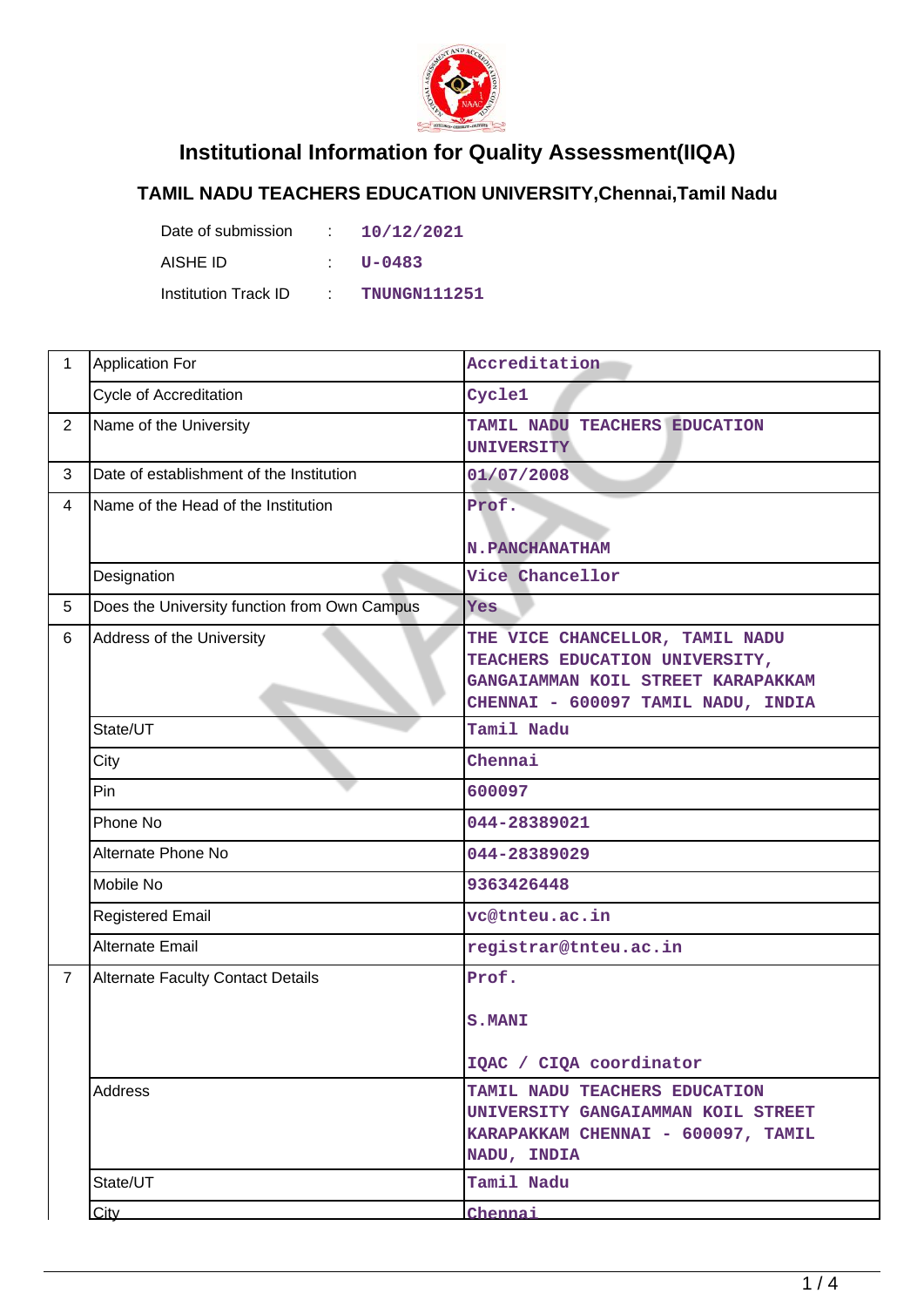|    | Pin                                                                                                                                                            | 600097                                          |  |  |
|----|----------------------------------------------------------------------------------------------------------------------------------------------------------------|-------------------------------------------------|--|--|
|    | Phone No                                                                                                                                                       | 044-28389043                                    |  |  |
|    | Alternate Phone No                                                                                                                                             | $\overline{a}$                                  |  |  |
|    | Mobile No                                                                                                                                                      | 6369571223                                      |  |  |
|    | Email                                                                                                                                                          | iqac@tnteu.ac.in                                |  |  |
|    | Alternate Email                                                                                                                                                | mestonmani@gmail.com                            |  |  |
| 8  | Website                                                                                                                                                        | www.tnteu.ac.in                                 |  |  |
| 9  | Has the Institution completed 6 years of existence /<br>Years of graduation of last two batches                                                                | <b>Yes</b><br>Year1- 2020 Year2- 2021           |  |  |
| 10 | Nature of the University                                                                                                                                       | <b>State University</b><br><b>View Document</b> |  |  |
| 11 | Type of University                                                                                                                                             | Affiliating                                     |  |  |
| 12 | Does the University have duly recognized Constituent College/Regional Centre/off shore campus/multiple<br>campus/PG Center If yes, give details of location(s) |                                                 |  |  |
|    | <b>Institute Name</b><br>State/Country Name                                                                                                                    | <b>Address</b>                                  |  |  |
|    |                                                                                                                                                                | No contents                                     |  |  |
|    |                                                                                                                                                                |                                                 |  |  |
| 13 | Is the Institution recognized under section 2(f) of the<br><b>UGC Act?</b>                                                                                     | Yes<br>08/09/2009                               |  |  |
|    |                                                                                                                                                                | <b>View Document</b>                            |  |  |
| 14 | Is the Institution recognized under section 12B of the $\gamma$ es<br><b>UGC Act?</b>                                                                          | 04/07/2021                                      |  |  |
|    | If yes, date of recognition by UGC under section<br>12B along with latest Plan General Development<br>Grant release letter                                     | <b>View Document</b>                            |  |  |
| 15 | If the University is not under the purview of UGC<br>indicate the parent Ministry / Authority under which it<br>was established(attach proof)                  | <b>No</b>                                       |  |  |
| 16 | Is the institution recognised as a 'University with<br>Potential for Excellence (CPE)' by the UGC?                                                             | <b>No</b>                                       |  |  |
| 17 | Is the University offering any programmes recognised Yes<br>by any Statutory Regulatory Authority (SRA)                                                        |                                                 |  |  |
|    | <b>Statutory Regulatory Authorities</b>                                                                                                                        | SRA program<br>Document                         |  |  |
|    |                                                                                                                                                                |                                                 |  |  |
|    |                                                                                                                                                                | <b>View Document</b><br><b>NCTE</b>             |  |  |
| 18 | Number of programmes offered                                                                                                                                   |                                                 |  |  |
|    | Programmes                                                                                                                                                     | Number                                          |  |  |
|    | <b>UG</b>                                                                                                                                                      | $\pmb{0}$                                       |  |  |
|    |                                                                                                                                                                |                                                 |  |  |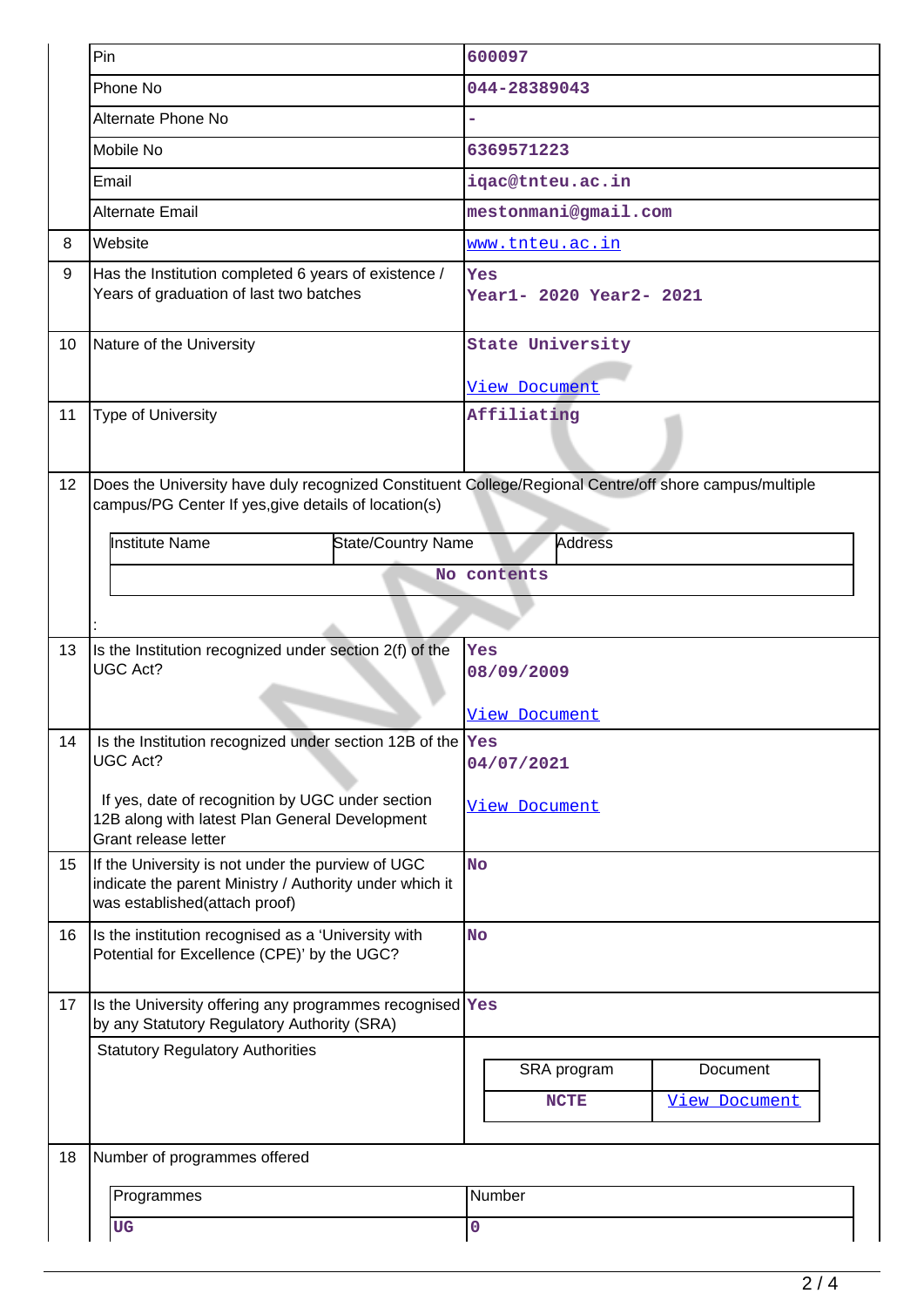|                                            | $_{\rm PG}$<br>Post Master's (DM, Ayurveda                                                                                                                                                  |                 | $\overline{1}$ |                                                                   |                        |                                  |  |
|--------------------------------------------|---------------------------------------------------------------------------------------------------------------------------------------------------------------------------------------------|-----------------|----------------|-------------------------------------------------------------------|------------------------|----------------------------------|--|
|                                            |                                                                                                                                                                                             |                 |                | $\mathbf{O}$                                                      |                        |                                  |  |
|                                            | Vachaspathi, M.Ch)<br>Pre Doctoral (M.Phil)<br>Doctoral (Ph.D)<br>Post Doctoral (D.Sc, D.Litt,<br>LLD)<br>PG Diploma recognised by statutory 0<br>authority including university<br>Diploma |                 |                | $\overline{1}$<br>$\overline{1}$<br>$\overline{0}$<br>$\mathbf 0$ |                        |                                  |  |
|                                            |                                                                                                                                                                                             |                 |                |                                                                   |                        |                                  |  |
|                                            |                                                                                                                                                                                             |                 |                |                                                                   |                        |                                  |  |
|                                            |                                                                                                                                                                                             |                 |                |                                                                   |                        |                                  |  |
|                                            |                                                                                                                                                                                             |                 |                |                                                                   |                        |                                  |  |
|                                            |                                                                                                                                                                                             |                 |                |                                                                   |                        |                                  |  |
|                                            |                                                                                                                                                                                             |                 |                |                                                                   |                        |                                  |  |
|                                            | Certificate / Awareness                                                                                                                                                                     |                 |                | $\overline{0}$                                                    |                        |                                  |  |
| 19                                         | Programme Details                                                                                                                                                                           |                 |                |                                                                   |                        |                                  |  |
|                                            | Program                                                                                                                                                                                     |                 | Department     |                                                                   | <b>SRA Recognition</b> |                                  |  |
|                                            | <b>MEd</b>                                                                                                                                                                                  |                 | Education      |                                                                   | <b>NCTE</b>            |                                  |  |
|                                            | <b>MPhil</b>                                                                                                                                                                                |                 | Education      |                                                                   |                        |                                  |  |
|                                            | PhD or DPhil                                                                                                                                                                                |                 | Education      |                                                                   |                        |                                  |  |
|                                            |                                                                                                                                                                                             |                 |                |                                                                   |                        |                                  |  |
|                                            | Male<br>21                                                                                                                                                                                  | Female<br>11    |                | Transgender<br>$\overline{0}$                                     |                        | Total<br>32                      |  |
|                                            |                                                                                                                                                                                             |                 |                |                                                                   |                        |                                  |  |
|                                            |                                                                                                                                                                                             |                 |                | No contents                                                       |                        |                                  |  |
|                                            |                                                                                                                                                                                             |                 |                |                                                                   |                        |                                  |  |
| 21                                         | Number of Non-Teaching Staff by employment status (permanent / temporary) and by gender                                                                                                     |                 |                |                                                                   |                        |                                  |  |
|                                            | Male                                                                                                                                                                                        | Female          |                | Transgender                                                       |                        | Total                            |  |
|                                            | 18                                                                                                                                                                                          | 11 <sup>7</sup> |                | $\mathbf 0$                                                       |                        | 29                               |  |
|                                            |                                                                                                                                                                                             |                 |                |                                                                   |                        |                                  |  |
| 22<br>Number of Students on roll by gender |                                                                                                                                                                                             |                 |                |                                                                   |                        |                                  |  |
|                                            |                                                                                                                                                                                             |                 |                |                                                                   |                        |                                  |  |
|                                            | Male                                                                                                                                                                                        | Female          |                | Transgender                                                       |                        | Total                            |  |
|                                            | 51                                                                                                                                                                                          | 97              |                | $\mathbf 0$                                                       |                        | 148                              |  |
|                                            |                                                                                                                                                                                             |                 |                |                                                                   |                        |                                  |  |
|                                            | Does the institution have statutory cells / committees                                                                                                                                      |                 |                | 1. Commitee for SC/ST                                             |                        |                                  |  |
|                                            |                                                                                                                                                                                             |                 |                | 2. Minority Cell                                                  |                        |                                  |  |
|                                            |                                                                                                                                                                                             |                 |                |                                                                   |                        | 3. Grievance Redressal Committee |  |
|                                            |                                                                                                                                                                                             |                 |                |                                                                   |                        | 4. Internal Compliant Committee  |  |
|                                            |                                                                                                                                                                                             |                 |                | 5. Anti-ragging Committee<br>6.OBC Cell                           |                        |                                  |  |
|                                            |                                                                                                                                                                                             |                 |                |                                                                   |                        |                                  |  |
|                                            | Date of establishment of IQAC                                                                                                                                                               |                 |                | 04/01/2019                                                        |                        |                                  |  |
| 23<br>24<br>25                             | Has the institution made statutory declaration on the                                                                                                                                       |                 |                | Yes                                                               |                        |                                  |  |
|                                            | institution website under Section 4 (1) (b) of the RTI<br>Act 2005 as issued and amended from time to time.                                                                                 |                 |                |                                                                   |                        | http://www.tnteu.ac.in/rti.php   |  |